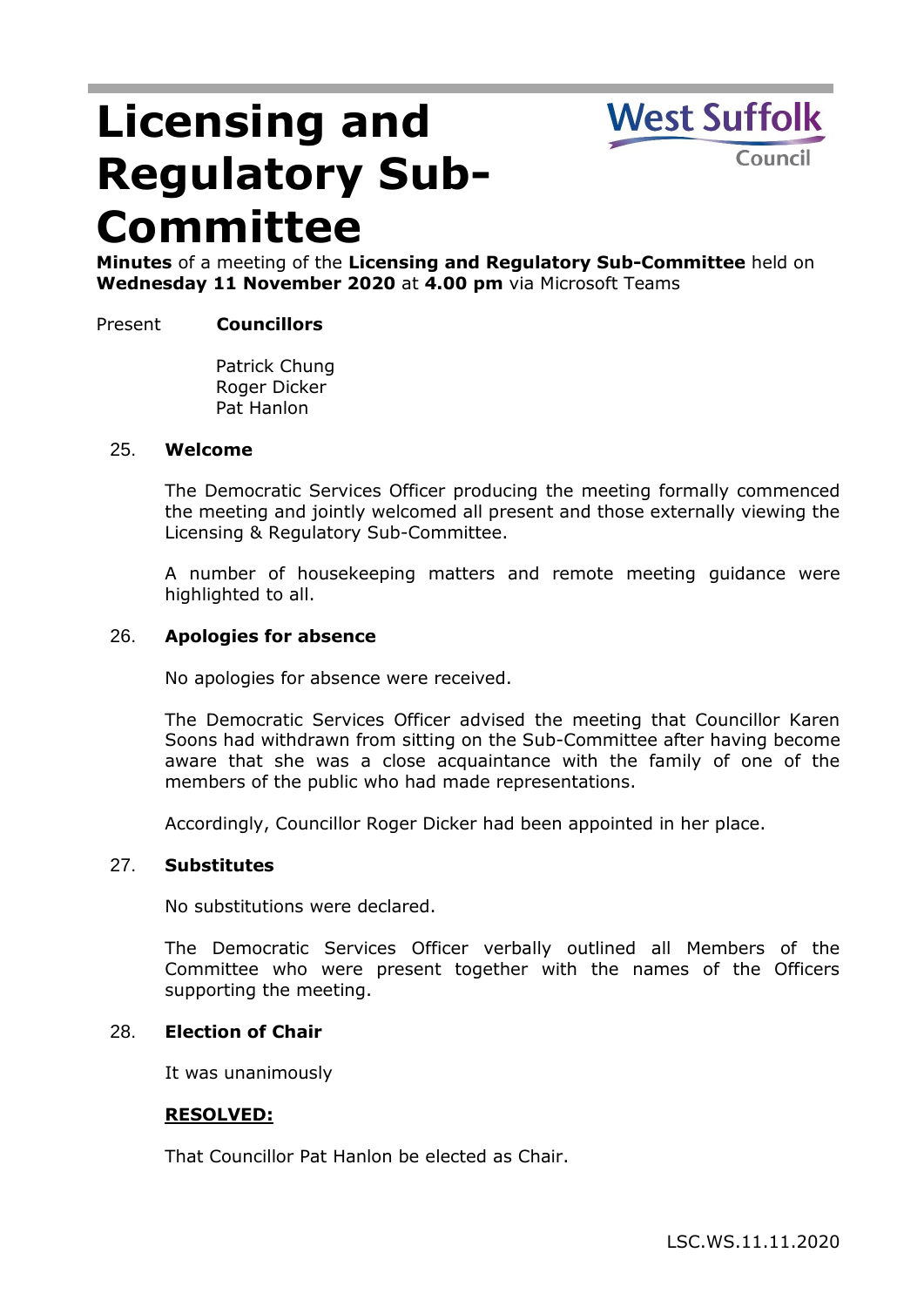## 29. **Declarations of interest**

Members' declarations of interest are recorded under the item to which the declaration relates.

# 30. **Application for the Variation of a Premises Licence - The Northgate, 13-14 Northgate Street, Bury St Edmunds (Report No: LSC/WS/20/003)**

*(Councillor Patrick Chung declared a non-pecuniary interest in this item, in that he had been acquainted with one of the members of the public who had made representation over 12 years ago, when the individual in question acted as a Conservative Party agent in Bury St Edmunds. Councillor Chung had had no contact with the individual since this time and would therefore take part in the determination of this item.*

*Councillor Roger Dicker also declared a non-pecuniary interest in this item, in that he was acquainted with an employee of Chestnut Inns Ltd (the applicant) purely by way of the individual being a patron at the shop/Post Office he operated in Kennett. He would continue to take part in the determination of the item.)*

The Chair welcomed all present to the Hearing and introductions to the Panel were made.

The following parties were present at the Hearing:

(a)Applicant

- (i) Henry Fairbanks, Chief Operating Officer, Chestnut Inns Ltd
- (ii) James Daley, Group Operations Manager, Chestnut Inns Ltd

The Licensing Officer presented the report which explained that an application had been received for the Variation of a Premises Licence in respect of The Northgate, 13-14 Northgate Street, Bury St Edmunds. A copy of the application was attached at Appendix 1 to Report No LSC/WS/20/003 together with plans at Appendix 2.

The application, made by Chestnut Inns Ltd, sought to amend the following conditions imposed on the current licence, namely:

## Annex 3 - Conditions attached after a hearing by the licensing authority

1. The outside areas are to be vacated by 9.00pm every evening. Approval was sought to amend this to 10.00pm every evening

2. No tents or marquees are to be erected in the outside area. Approval was sought to remove this condition

In addition, the variation also sought a further additional hour of operation:

- Into the morning following every Friday, Saturday, Sunday and Monday for each May Bank Holiday, Spring/Whitsun Bank Holiday and every August Bank Holiday weekend;
- Into the morning following every Thursday, Friday, Saturday, Sunday and Monday for the Easter Bank Holiday weekend;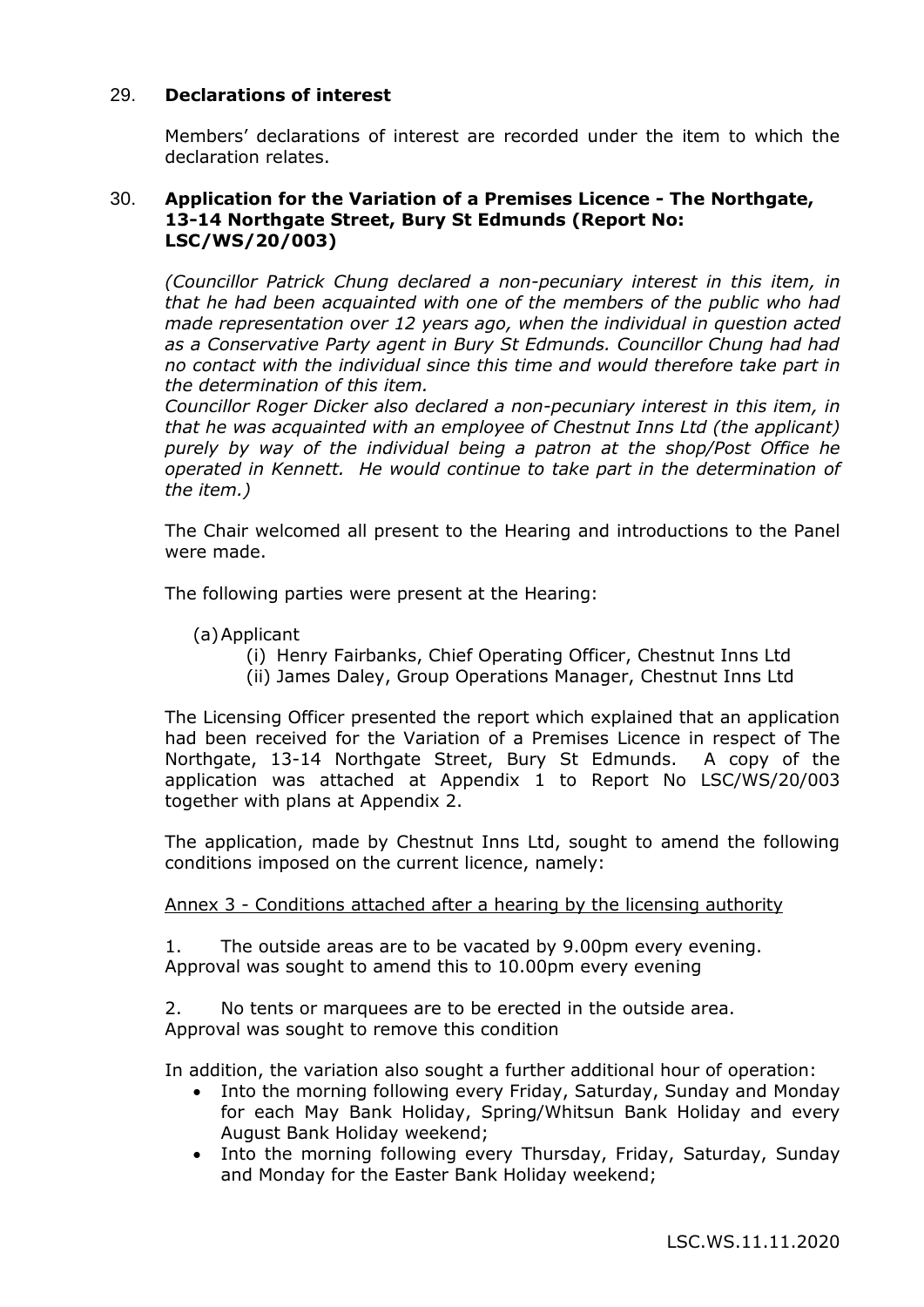- Into the morning every Christmas Eve;
- Into the morning following every Boxing Day; and
- From the end of prescribed hours New Year's Eve to the start of prescribed hours New Year's Day.

The Officer advised that the application had been served on all Responsible Authorities. The Council's Planning Authority had made representation which was set out at Appendix 3.

Four representations from local residents had also been made objecting to the application and these were also attached to the report as Appendix 3.

Section 17 of the Crime and Disorder Act 1998 imposed a duty on each local authority to exercise its various functions with due regard to the likely effect of the exercise of those functions on and the need to do all that it reasonably could to prevent crime and disorder in the area.

If the Licensing Authority decided that this application should be refused it would need to show that the grant of the licence would:

- 1. Undermine the promotion of the licensing objectives; and
- 2. That appropriate conditions would be ineffective in preventing the problems involved.

If the Licensing Authority could not show the above, then the application should be granted.

In making their decision, Members were also advised to consider the Licensing Act 2003, the Guidance on the Act and the Council's Statement of Licensing Policy.

The Sub-Committee was advised that since publication of the agenda the applicant had sought to mediate with all parties that had made representations.

Accordingly, amendments had been made to the variation application in that the additional hour of operation (for all days and weekends specified above) had been removed.

Furthermore, the request to amend the condition for the outside areas to be vacated by 10.00pm every evening (as opposed to 9.00pm) was now only being applied for a 9 month period, up to 31 August 2021, in view of the current circumstances in relation to the COVID-19 pandemic and the restrictions it placed on operation.

Henceforth, two of the four neighbouring objectors had submitted further representations stating that they were now in support of the variation application in view of the extension of the use of the outside areas only being for 9 months. These representations were displayed to the virtual meeting.

Lastly, Members were advised that the Planning Authority had also submitted a further representation to clarify that their earlier submission had been for information only and they had no objection to the variation which was to be determined by the Sub-Committee. This representation was again displayed to the meeting.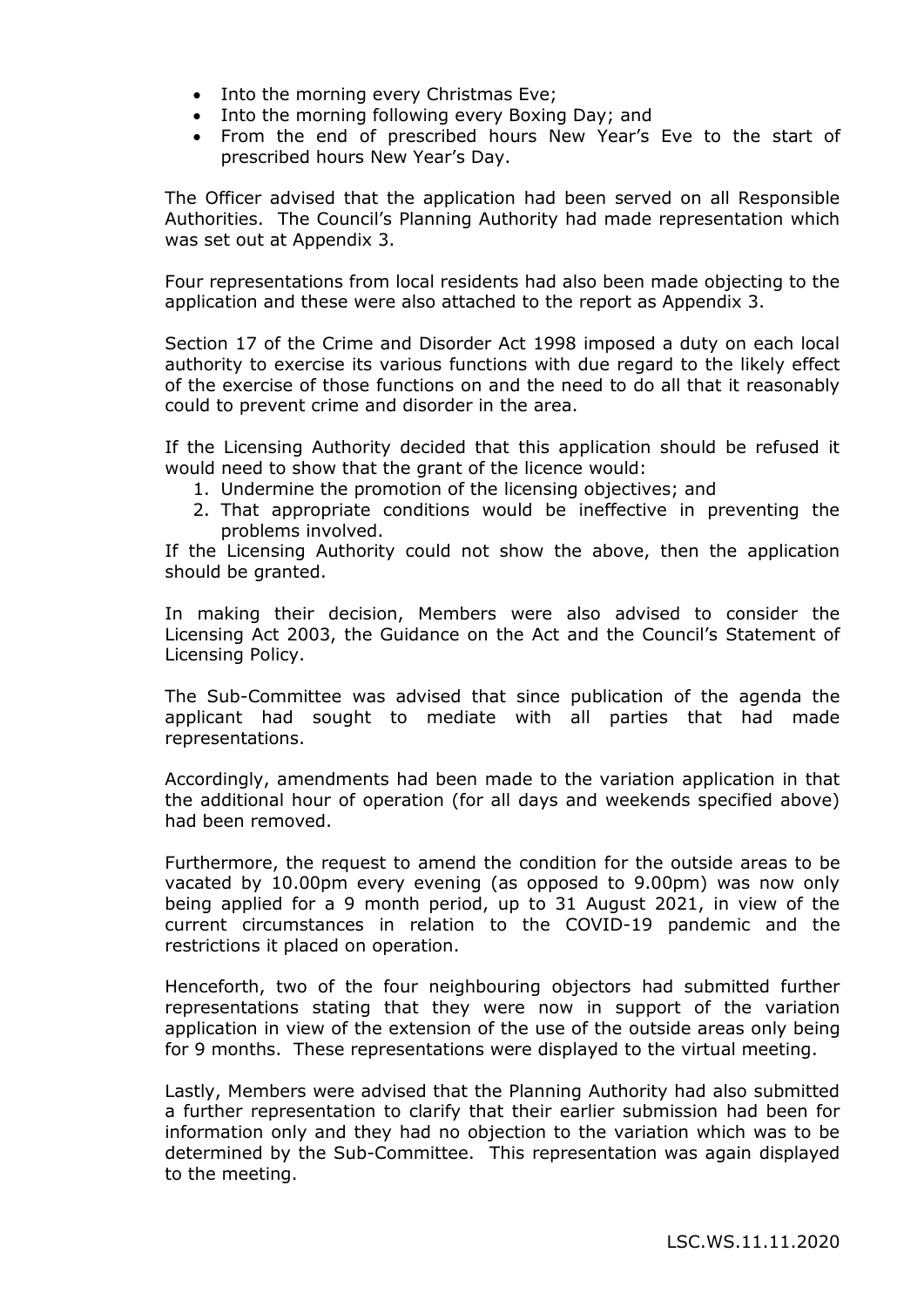The Sub-Committee then heard submissions from the parties present.

In addressing the meeting as applicants, Henry Fairbanks and James Daley opened by stating that they had only received notice of the Sub-Committee date the day prior to the meeting and sought agreement to postpone the Hearing for a month, in order to allow them additional time in which to work with neighbours and to produce a Noise Management Plan to support the operation of the premises' outside areas.

The Business Partner (Litigation/Licensing) sought clarification from the Licensing Officer as to when notification was issued to all third parties.

The Democratic Services Officer confirmed that in line with the requirements of the Local Government Act 1972 the agenda for the meeting had been published on the Council's website and was available for inspection by members of the public five clear days before the meeting date.

The Business Partner (Litigation/Licensing) confirmed to the applicants that in line with the Licensing Act 2003 the Licensing Authority was duty bound to determine an application in a prescribed timeframe. He further advised on the Right of Appeal against the determination of the Authority.

The deadline in respect of the application in question was 15 November 2020; meaning that the Sub-Committee needed to consider the matter before them unless the application was withdrawn.

The applicants confirmed that they did not wish to withdraw the application and, therefore, presented their case and reiterated the changes they had made since submission of the original variation application. They also responded to questions posed by the Sub-Committee.

Both parties were then given the opportunity to sum up their representation.

Following which the three Members of the Sub-Committee, the Business Partner (Litigation/Licensing) and the Democratic Services Officer withdrew from the public meeting and joined a private meeting to allow the Sub-Committee to give further consideration to the matter.

Following all parties' return to the public meeting the Business Partner (Litigation/Licensing) advised on the Sub-Committee's decision.

With the vote being unanimous, it was

#### **RESOLVED:**

That, having taken into account all representations received, both in writing and orally, the Sub-Committee was satisfied for the variation application to be **GRANTED** as follows:

#### Amendment to conditions